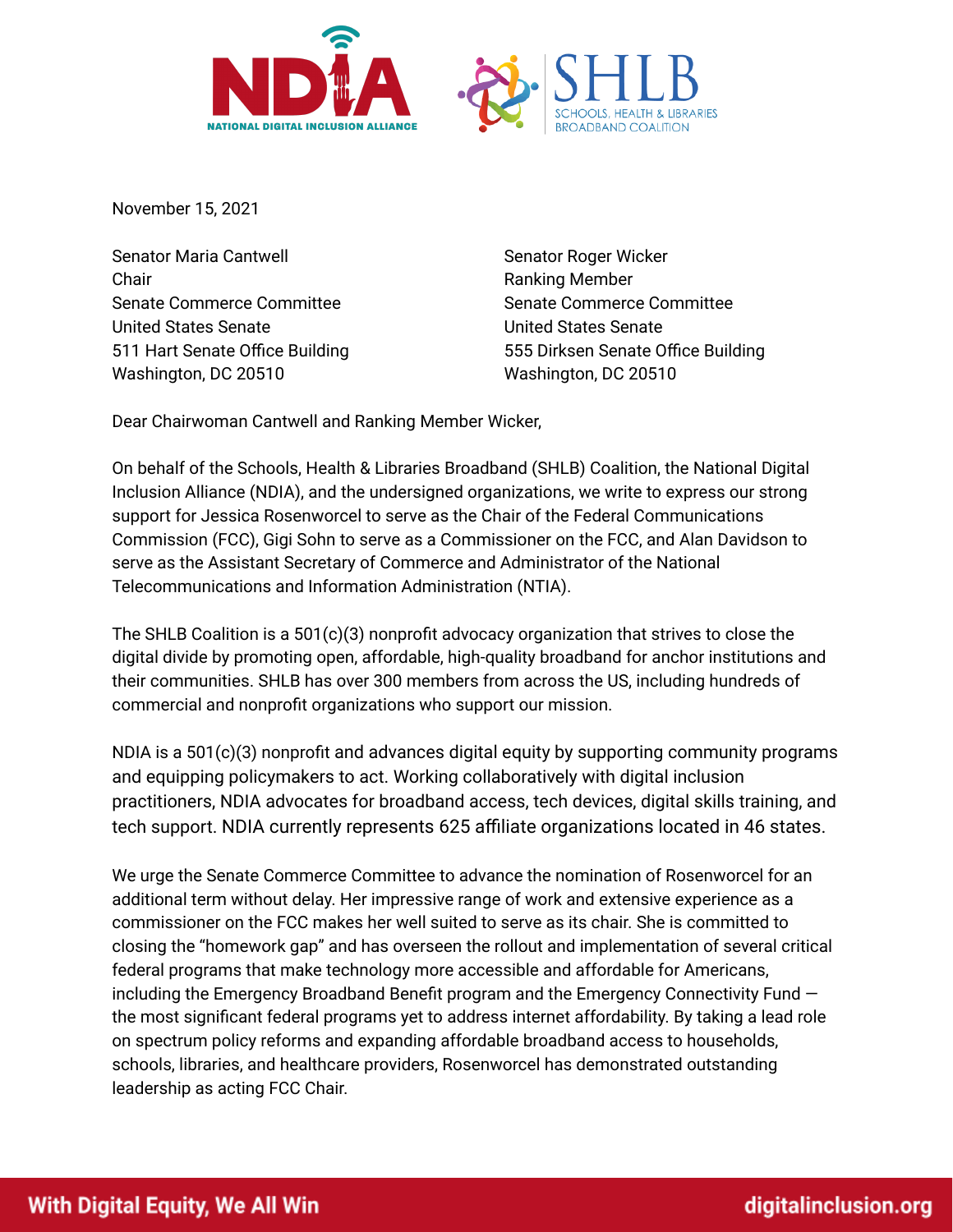

We also urge the Senate Commerce Committee to advance the nomination of Sohn for Commissioner on the FCC without delay. Sohn has been a long-time advocate for internet freedom, consumer protection, and digital inclusivity. Though steadfast in her principles, she has a deep and realistic understanding of the digital marketplace and its practical and economic challenges. In turn, she recognizes the need to work with others from all sides of every issue to achieve a more open, affordable, and privacy-protective communications landscape. Accordingly, she is well-respected by technology policy stakeholders on both sides of the political aisle as well as by for-profit and nonprofit institutions. Sohn possesses an unmatched level of knowledge, leadership, and experience in her field, making her extremely well qualified to serve as an FCC Commissioner.

Finally, we urge the Senate Commerce Committee to advance the nomination of Davidson for Assistant Secretary of Commerce and Administrator of NTIA without delay. Given his vast expertise in technology policy and digital access issues, Davidson will be a steady and effective leader at the NTIA. He has worked in policy areas such as free expression, content regulation, encryption, and copyright, while maintaining a commitment to the public interest. His experience and skills make him well suited for his prospective role at the NTIA.

The FCC and NTIA have and will continue to play an extremely important role in digital policy particularly given the passing of the Infrastructure Expansion Act of 2021 and the growing influx of federal money for broadband and digital inclusion programs. As such, strong and effective leadership at the FCC and NTIA is crucial to ensuring a more efficient and equitable digital future for America. We thus urge the Senate Commerce Committee to promptly confirm the nominations of Rosenworcel for FCC Chair, Sohn for FCC Commissioner, and Davidson for NTIA Assistant Secretary of Commerce and NTIA Administrator.

Thank you,

Valerie Oliver Alaska State Library

Mike Wassenaar Alliance for Community Media

Alan Inouye American Library Association ROBERT W STEWART Asbury Park Free Public Library

Jason Hardebeck Baltimore City Mayor's Office

Andrew Jay Schwartzman Benton Institute for Broadband & Society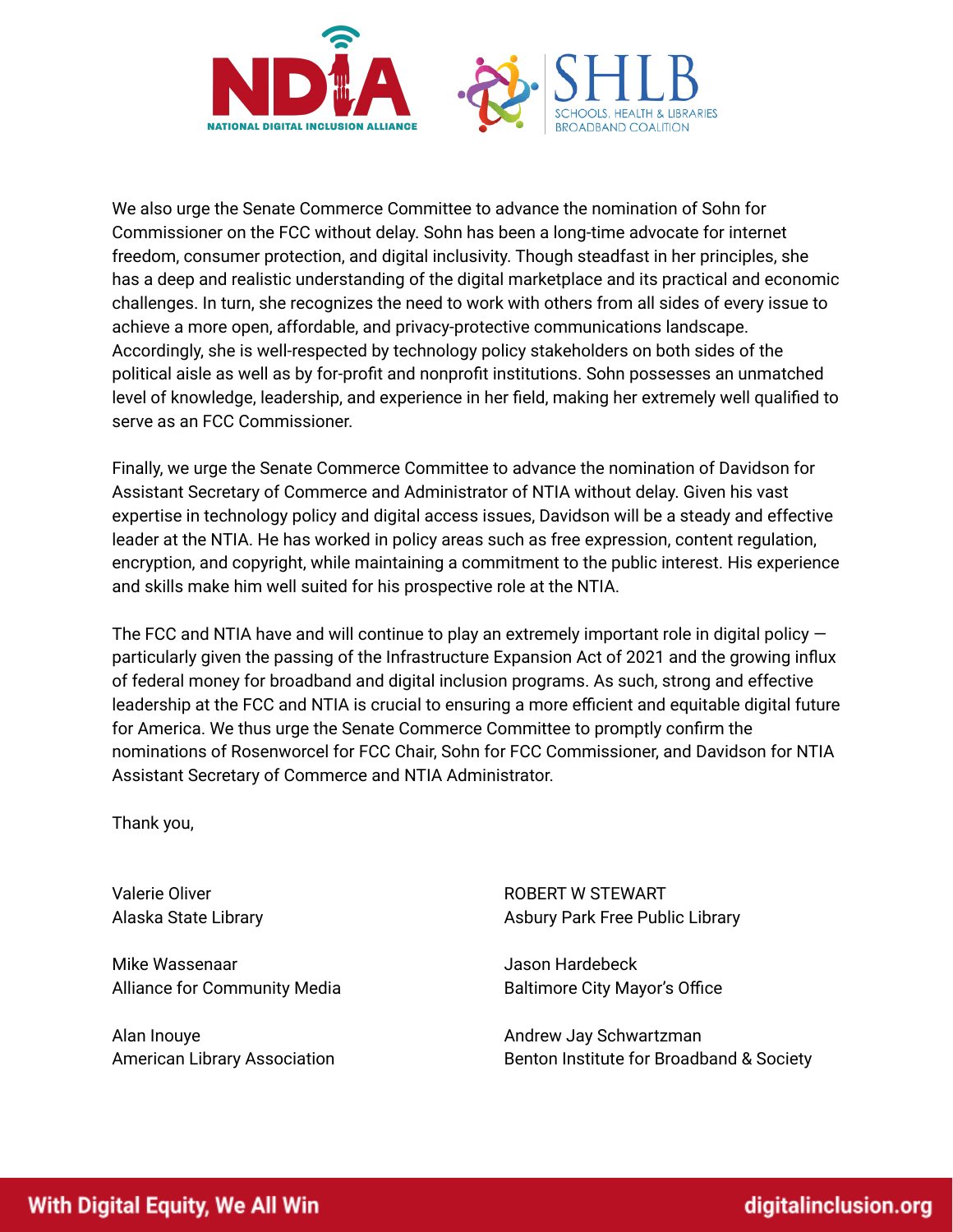



Sunne Wright McPeak California Emerging Technology Fund

Stephen D Rau Channelford Associates Inc

Shumonte Cooper Christ is Relief Inc

Elisabeth Perez City of Portland

Alexandria Felton City of San Jose

Dave Sevick Computer Reach

Tom Reid Connecting Appalachia

Bill Callahan Connect Your Community Institute

Christine Fox **CoSN** 

Kimberly Friends CSM Consulting, Inc.

Erin Carr-Jordan Digital Equity Institute

Pat Millen E2D, Inc.

Hank Lawrence Educational Consulting Associates TERI LAWRENCE Educational Professional Services

Donna Rattley Washington Education SuperHighway

Winston E. Himsworth E-Rate Central

Shirley Bauer E-Rate & Educational Services, LLC

Mary Jo Sagnella E-RATE ONLINE

John Chrastka EveryLibrary Institute

Mai Moore EYEJ: Empowering Youth, Exploring Justice

Davis Park Front Porch

Burt Lum Hawaii Broadband Hui

Shawn Daugherty Human-I-T

W LAZONE GRAYS IBSA, Inc.

Erin Mote InnovateEDU

Christopher Mitchell Institute for Local Self-Reliance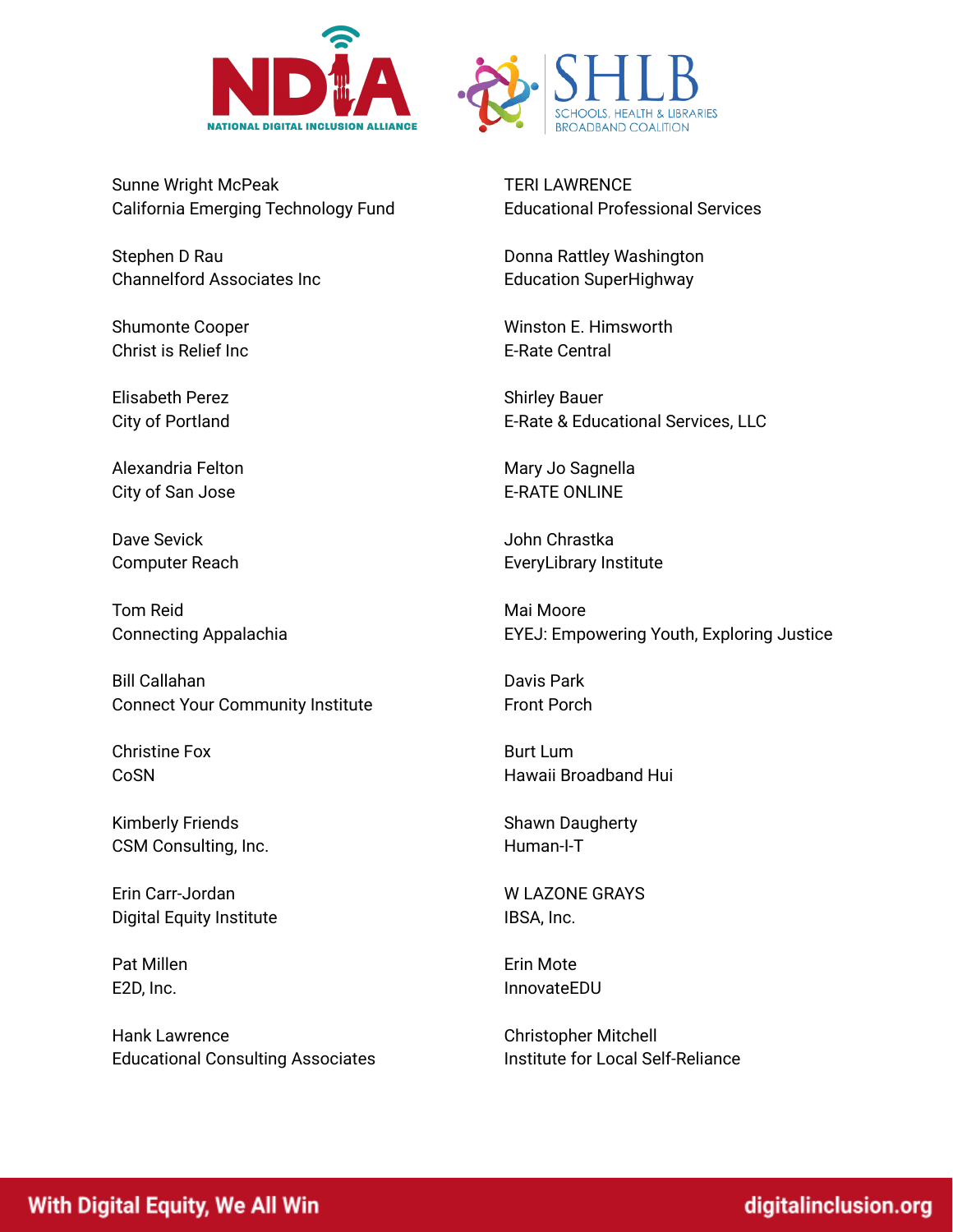



Gwin Grimes Jeff Davis County Library

Carrie Coogan Kansas City Public Library

Michelle Harati Local Initiatives Support Corporation (LISC)

Sulaiman Kenyatta Los Angeles County Economic Development Corporation

Josh Chisom Lucky Thirteen Design & Consulting LLC

Brandon Forester MediaJustice

Joseph Sawasky Merit Network, Michigan

Katherine Messier Mobile Beacon

Gina Dircks Mobile Citizen, a Voqal Project

Nishal Mohan mohuman

Mariel Triggs **MuralNet** 

Susan Corbett National Digital Equity Center

Angela Siefer National Digital Inclusion Alliance Amanda Bergson-Shilcock National Skills Coalition

Tracy Olson NC Telehealth Network Association

Amy Sample Ward NTEN

Burton B. Cohen Office of Consumer Counsel

Amy Philipson Pacific Northwest Gigapop

Barry Glicklich Partners Bridging the Digital Divide

Jenna Leventoff Public Knowledge

Marci L. White Redbud Telecom Consulting

Jesse Bradley Right Here, Right Now Project

John Windhausen Schools, Health & Libraries Broadband (SHLB) Coalition

Clayton Banks Silicon Harlem

Jeannene Hurley Sound E-rate, Inc.

Coree Kelly Southern Oregon Education Service District